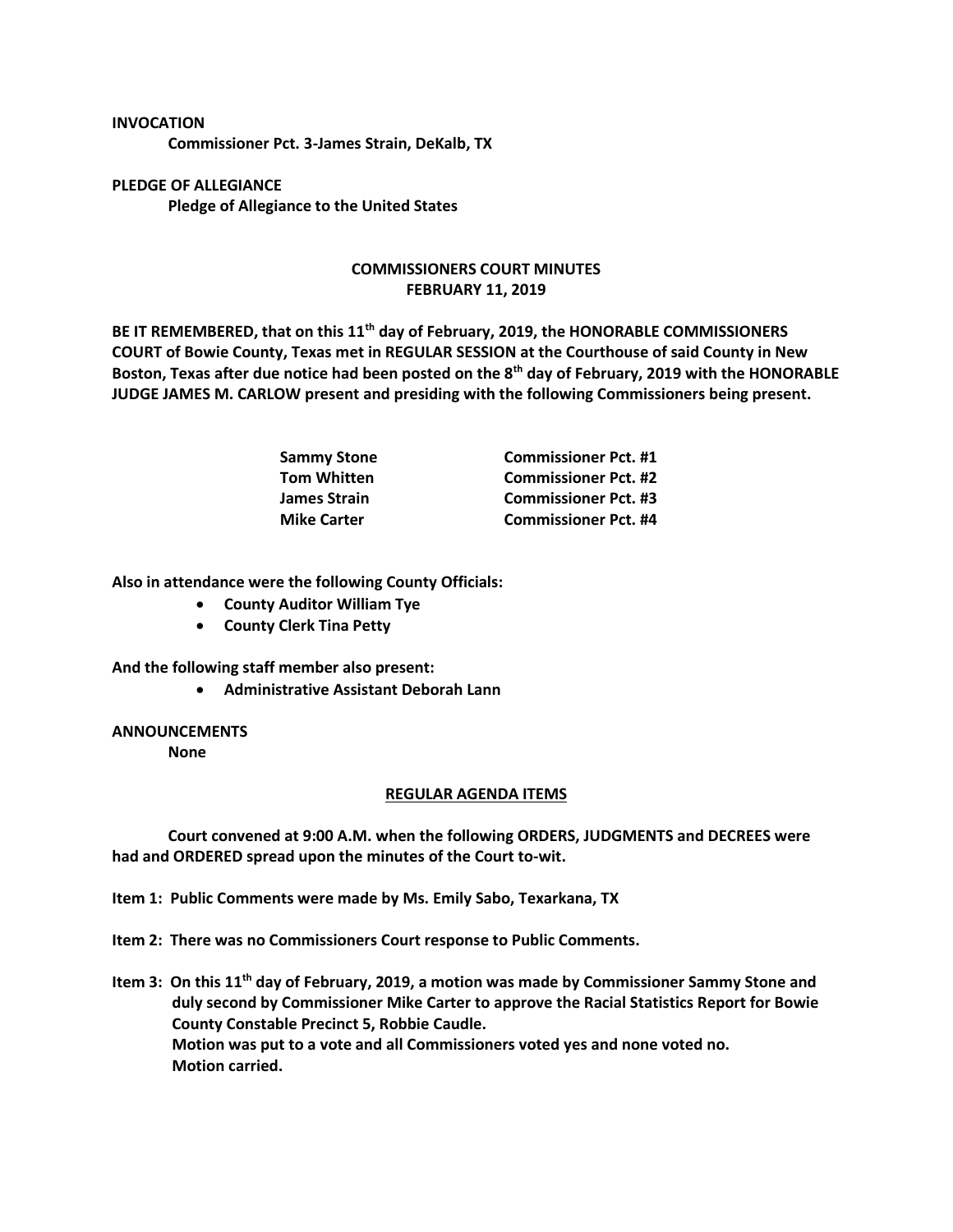- **Item 4: On this 11th day of February, 2019, a motion was made by Commissioner Mike Carter and duly second by Commissioner Sammy Stone to approve a Resolution to add Cass County and Camp County to the NETRMA. Motion was put to a vote and all Commissioners voted yes and none voted no. Motion carried.**
- **Item 5: On this 11th day of February, 2019, a motion was made by Commissioner James Strain and duly second by Commissioner Tom Whitten to approve a Resolution authorizing the submission of an application to the Texas Department of Agriculture on behalf of Oak Grove WSC, a TXCDBG program grant. Motion was put to a vote and all Commissioners voted yes and none voted no. Motion carried.**
- **Item 6: On this 11th day of February, 2019, a motion was made by Commissioner James Strain and duly second by Commissioner Tom Whitten to approve the Project Agreement between Bowie County and Oak Grove WSC. Motion was put to a vote and all Commissioners voted yes and none voted no. Motion carried.**
- **Item 7: On this 11th day of February, 2019, a motion was made by Commissioner Sammy Stone and duly second by Commissioner Mike Carter to extend the contract with Lasalle Corrections. Motion was put to a vote and all Commissioners voted yes and none voted no. Motion carried.**
- **Item 8: On this 11th day of February, 2019, a motion was made by Commissioner James Strain and duly second by Commissioner Mike Carter to approve a Resolution supporting Tax Exemption of property owned by TexAmericas Center or by a Non-Profit Corporation holding title for TexAmericas. Motion was put to a vote and all Commissioners voted yes and none voted no. Motion carried.**
- **Item 9: On this 11th day of February, 2019, a motion was made by Commissioner James Strain and duly second by Commissioner Mike Carter to give permission to sell at public auction a one (1) ton Utility Truck Bed (asset #2183) and a 1993 GMC Platform Truck (1GDHC34K6PE549699). Motion was put to a vote and all Commissioners voted yes and none voted no. Motion carried.**
- **Item 10: On this 11th day of February, 2019, a motion was made by Commissioner Mike Carter and duly second by Commissioner Sammy Stone to approve the 2019-2020 Drug Court Grant Resolution.**

 **Motion was put to a vote and all Commissioners voted yes and none voted no. Motion carried.**